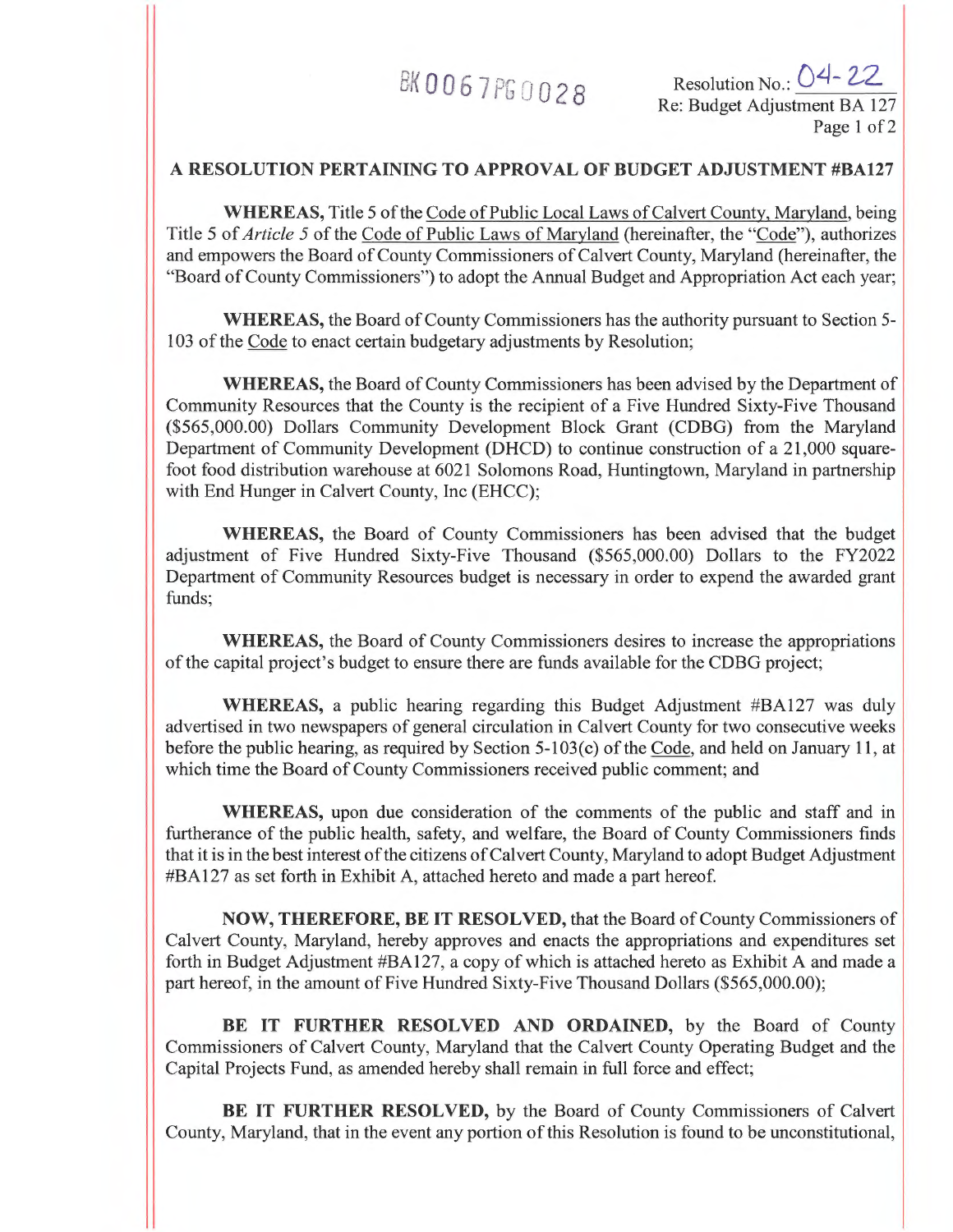# BK 0067PS 0029

Resolution No.: Re: Budget Adjustment BA 127 Page 2 of 2

illegal, null or void, it is the intent of the Board of County Commissioners to sever only the invalid portion or provisions, and that the remainder of this Resolution shall be enforceable and valid;

**BE IT FURTHER RESOLVED,** by the Board of County Commissioners of Calvert County, Maryland, that the foregoing recitals are adopted as if fully rewritten herein; and

**BE IT FURTHER RESOLVED,** by the Board of County Commissioners of Calvert County, Maryland that this Resolution shall be effective upon recordation without publication of a fair summary.

**DONE, this**  $\frac{0.05 \text{ Hz}}{0.05 \text{ Hz}}$  **day of**  $\frac{\sqrt{2}}{2}$  **and**  $\frac{0.022}{0.022}$ **, by the Board of County Commissioners** of Calvert County, Maryland, sitting in regular session.

Aye: Nay: Absent/Abstain:

Rachel M. Distel, Clerk Earl F. Hance, President

## **ATTEST: BOARD OF COUNTY COMMISSIONERS OF CALVERT COUNTY, MARYLAND**

Steven R. Weems, Vice President

Approved for form and legal sufficiency by: Mike Hart

John B. Norris, III, County Attorney Christopher J. Gadway.

Received for Record  $1125$ , 20  $32$  (ell at  $\frac{20}{2}$   $\frac{1}{2}$  ( $\alpha$ 'clock M. Same day Kelly D. McConkey recorded in fiber KPS No. Folio c..,< e COUNTY COMMISSIONERS ORDINANCES AND RESOLUTION.

 $H$ , Smith)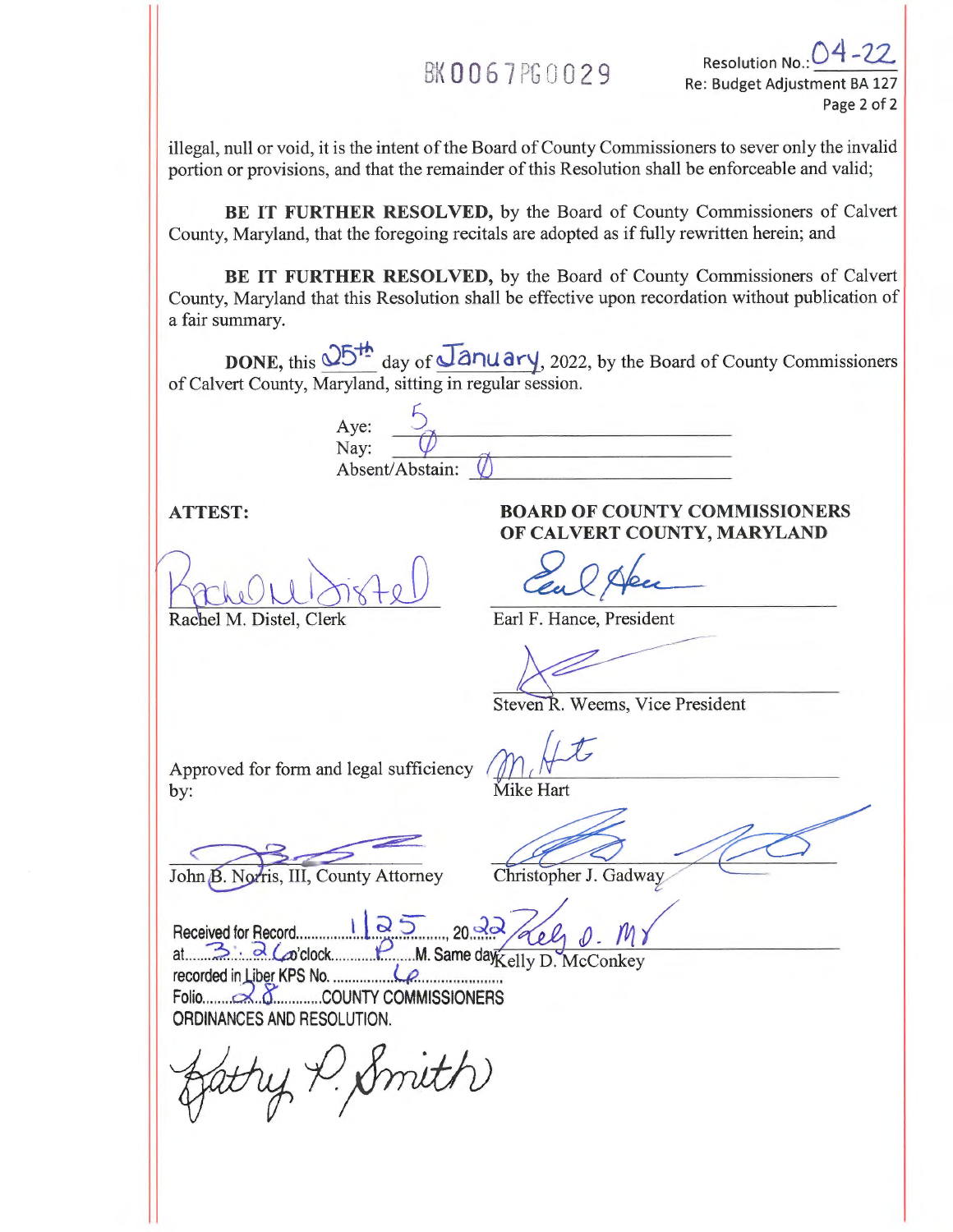### **COMMISSIONERS OF CALVERT COUNTY, MARYLAND**

**BUDGET ADJUSTMENT NO. BA127** 

**FY22** POSTED BY Mary Layman

**APPROVED BY** 

Fiscal Year Ending June 30, 2022 **DATE** 12/7/2021

| <b>Account Code</b> | Project<br>Code | Control<br>Account | Department/Explanation              | Increase         | <b>Decrease</b> | <b>Adjusted Budget</b> |
|---------------------|-----------------|--------------------|-------------------------------------|------------------|-----------------|------------------------|
| 1999363-27515       |                 |                    | CDBG End Hunger Contracted Services | \$<br>565,000.00 |                 |                        |
| 1999363-02180       |                 |                    | CDBG End Hunger DHCD Revenue        | \$<br>565,000.00 |                 |                        |
|                     |                 |                    | additional award                    |                  |                 |                        |
|                     |                 |                    |                                     |                  |                 |                        |
|                     |                 |                    | <b>EXHIBIT A</b>                    |                  |                 |                        |
|                     |                 |                    |                                     |                  |                 |                        |
|                     |                 |                    |                                     |                  |                 |                        |
|                     |                 |                    |                                     |                  |                 |                        |
|                     |                 |                    |                                     |                  |                 |                        |
|                     |                 |                    |                                     |                  |                 |                        |
|                     |                 |                    |                                     |                  |                 |                        |
|                     |                 |                    |                                     |                  |                 |                        |
|                     |                 |                    |                                     |                  |                 |                        |
|                     |                 |                    |                                     |                  |                 |                        |
|                     |                 |                    |                                     |                  |                 |                        |
|                     |                 |                    |                                     |                  |                 |                        |
|                     |                 |                    |                                     |                  |                 |                        |
|                     |                 |                    |                                     |                  |                 |                        |
|                     |                 |                    |                                     |                  |                 |                        |
|                     |                 |                    |                                     |                  |                 |                        |
|                     |                 |                    |                                     |                  |                 |                        |
|                     |                 |                    |                                     |                  |                 |                        |
|                     |                 |                    |                                     |                  |                 |                        |
|                     |                 |                    |                                     |                  |                 |                        |
|                     |                 |                    |                                     |                  |                 | mfl                    |

 $\bigcirc$ CD  $\mathcal{O}$  $\bigcirc$